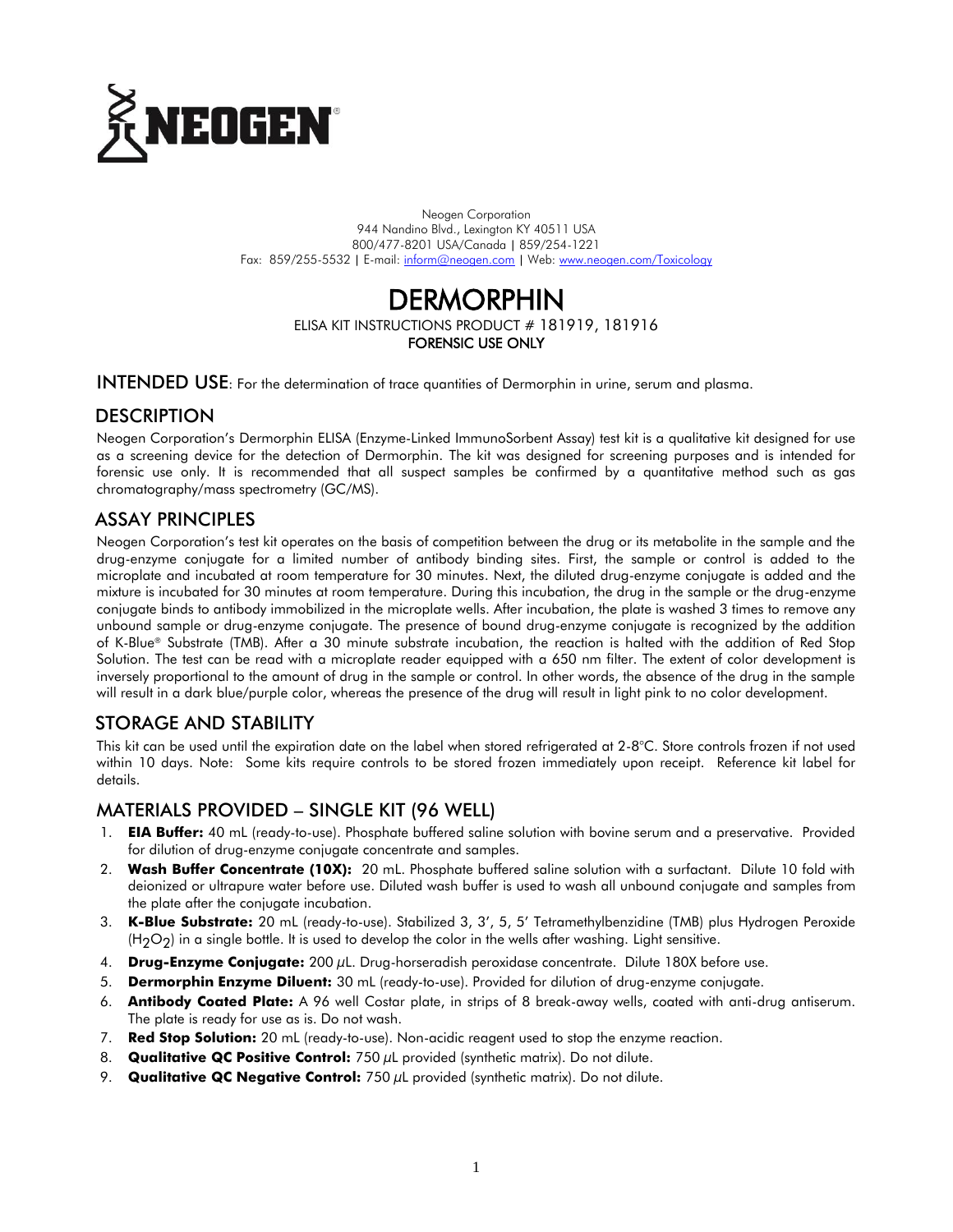# MATERIALS PROVIDED – BULK KIT (480 WELL)

- 1. **EIA Buffer:** 200 mL (ready-to-use). Phosphate buffered saline solution with bovine serum and a preservative. Provided for dilution of samples.
- 2. **Wash Buffer Concentrate (10X):** 100 mL. Phosphate buffered saline solution with a surfactant. Dilute 10 fold with deionized or ultrapure water before use. Diluted wash buffer is used to wash all unbound conjugate and samples from the plate after the conjugate incubation.
- 3. **K-Blue Substrate:** 100 mL (ready-to-use). Stabilized 3, 3', 5, 5' Tetramethylbenzidine (TMB) plus Hydrogen Peroxide (H $_{2}$ O $_{2}$ ) in a single bottle. It is used to develop the color in the wells after washing. Light sensitive.
- 4. **Drug-Enzyme Conjugate:** 1mL. Drug-horseradish peroxidase concentrate. Dilute 180X before use.
- 5. **Dermorphin Enzyme Diluent:** 150 mL (ready-to-use). Provided for dilution of drug-enzyme conjugate.
- 6. **Antibody Coated Plate:** 5 X 96 well Costar plate, in strips of 8 break-away wells, coated with anti-drug antiserum. The plate is ready for use as is. Do not wash.

# MATERIALS NEEDED BUT NOT PROVIDED

- 1. Deionized water.
- 2. Precision pipettes that range from  $10 \mu$ L  $1000 \mu$ L and disposable tips.
- 3. Graduated cylinder to dilute and mix wash buffer.
- 4. Plate cover or plastic film to cover plate during incubation.
- 5. Clean glassware (i.e. test tubes) to dilute drug-enzyme conjugate.
- 6. Microplate reader with 650 nm filter if Red Stop is used, or a 450 nm filter if 1N HCl is used to stop the reaction. Note: It is not necessary to stop the reaction if reading immediately. Unstopped reactions should be read with a 650 nm filter.
- 7. Cut-off calibrator.

# *OPTIONAL TEST MATERIALS*

- 1. **Qualitative QC Positive Control:** 5 X 750 µL (synthetic matrix). 1-5 vials available upon request. Do not dilute.
- 2. **Qualitative QC Negative Control:** 5 X 750 µL (synthetic matrix). 1-5 vials available upon request. Do not dilute.
- 3. **Red Stop Solution:** 100 mL (ready-to-use). Non acidic reagent used to stop the enzyme reaction. Available upon request. Product No. 301473.

# OPTIONAL MATERIALS

- 1. 1N HCI if Red Stop Solution is not used.
- 2. Microplate shaker.

# PRECAUTIONS AND NOTES

- 1. DO NOT use kits or components beyond expiration date.
- 2. DO NOT mix conjugates and plates from different kit lots.
- 3. DO NOT pipette reagents by mouth.
- 4. Pour K-Blue Substrate out of the bottle into a clean reservoir. To prevent contamination of the substrate, DO NOT pipette out of the bottle.
- 5. All specimens should be considered potentially infectious. Exercise proper handling precautions.
- 6. Keep plate covered except when adding reagents, washing or reading.
- 7. Kit components should be refrigerated at all times when not in use.
- 8. Keep the controls frozen if storing longer than 10 days. Avoid repeated freeze-thaw cycles. Note: Some kits require controls to be stored frozen immediately upon receipt. Reference kit label for details.
- 9. Use aseptic technique when opening and removing reagents from vials and bottles.
- 10. DO NOT smoke, eat or drink in areas where specimens or reagents are being handled.
- 11. Do not substitute DI water for the wash step of this protocol. Use only Neogen's wash buffer.
- 12. Do not use Sodium Azide with samples, standards and/or calibrators.
- 13. Do not reuse wells, they are for one use only.

# PROCEDURAL NOTES

- 1. Desiccant bag must remain in foil pouch with unused strips. Keep ziplock pouch sealed when not in use to maintain a dry environment.
- 2. Use clean pipette tips for the buffer, drug-enzyme conjugate, controls and samples.
- 3. Before pipetting a reagent, rinse the pipette tip three times with that reagent.
- 4. When pipetting into the wells, DO NOT allow the pipette tip to touch the inside of the well or any of the reagent already inside the well. This may result in cross contamination.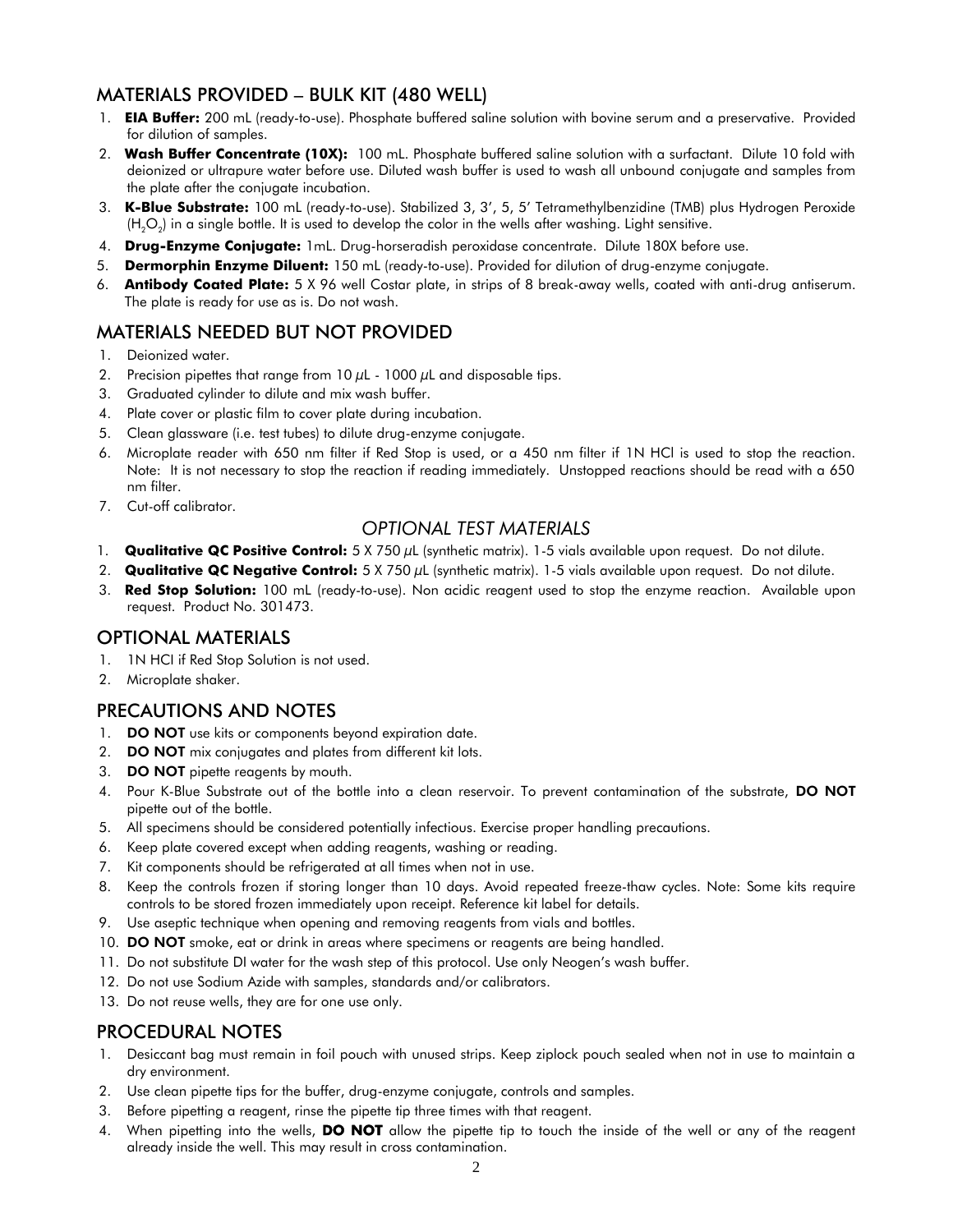- 5. Controls and samples should be assayed in duplicate.
- 6. The drug-enzyme conjugate is most stable in its concentrated form. Dilute only the volume necessary for the amount of strips currently being used.
- 7. Before opening the drug-enzyme conjugate vial, tap the vial in an upright position to remove any liquid in the cap.
- 8. Before substrate addition, wipe the outside bottom of the wells with a lint-free wiper to remove dust and fingerprints.
- 9. Gently mix specimens and reagents before use. Avoid vigorous agitation.

# SAMPLE TREATMENT

Recommended minimum sample dilutions are listed below. These dilutions may change based on your laboratory's determination. All sample dilutions should be made in Neogen's EIA Buffer.

- a. Urine: No sample dilution is recommended, urine samples can be assayed undiluted (neat). Please contact your Neogen Representative for assistance.
- b. Whole Blood: A minimum dilution of 1:5 (i.e. 1 part sample to 4 parts provided EIA Buffer) is recommended. Please contact your Neogen Representative for assistance.
- c. Other Forensic sample types: Please contact your Neogen Representative for assistance.

# TEST PROCEDURES

The following test procedures can be run manually or on an automated instrument. Please contact your Neogen representative for assistance with protocols for automated instruments.

- 1. Determine the number of wells to be used.
- 2. Prepare the enzyme conjugate solution by diluting the 180X enzyme conjugate stock 1 to 180 in the Dermorphin enzyme diluent provided. Mix the solution by inversion. Do not vortex. Example: for two eight well strips, add 25 µL of the 180X enzyme conjugate stock to  $4475 \mu L$  of EIA Buffer.
- 3. Add 100 µL of sample, laboratory calibrators and Neogen controls to the appropriate wells in duplicate. DO NOT dilute Neogen's positive and negative controls.
- 4. Cover plate with plastic film or plate cover and incubate at room temperature for 30 minutes.
- 5. Add 180 µL of diluted drug-enzyme conjugate to each well. Use 8-channel pipetter or 12-channel pipetter for rapid addition.
- 6. For manual runs, mix by gently shaking plate. A microplate shaker may be used.
- 7. Cover plate with plastic film or plate cover and incubate at room temperature for 30 minutes.
- 8. During the conjugate incubation, dilute concentrated wash buffer 10 fold with deionized water (i.e. 20 mL of concentrated wash buffer plus 180 mL of deionized water). Mix thoroughly. Diluted wash buffer is stable for 5 days at room temperature or 7 days at 2-8°C.
- 9. Once the incubation is complete, dump or aspirate the liquid from the wells. Tap the plate on a clean lint-free towel to remove any remaining liquid in the wells.
- 10. Wash each well with 300 µL of diluted wash buffer. Manual Wash: For manual wash procedures repeat for a total of 3 washings, invert and tap dry the plate following each step. After completing the last wash step wipe the bottom of the wells with a lint-free towel to remove any liquid on the outside of the wells. Automated Wash: If an automated plate washer is used wash the plate for a total of 5 washings with 300  $\mu$ L of diluted wash buffer. It is important for the automated washer to conduct a final aspirate cycle to eliminate residual amounts of wash buffer. Residual amounts of buffer in the wells will affect assay performance. Note: DI water should never be used for the plate wash.
- 11. Add 150  $\mu$ L of the K-Blue Substrate to each well. For manual runs, use a multi-channel pipetter for best results.
- 12. Incubate at room temperature for 30 minutes. Gently shake immediately before measuring the absorbance.
- 13. Add 50  $\mu$ L of Neogen's Red Stop Solution to each well to stop enzyme reaction. Mix gently before measuring the absorbance. For automated systems a 10 second shake is sufficient. Measure the absorbance at a wavelength of 650 nm. Wells should be read within 2 hours of stopping the reaction. Note: When Neogen's Red Stop is used, it will result in a color ranging from a dark blue/purple to light pink based on the concentration of drug present. If 1 N HCI is preferred, use 50 µL per well and read plate with a 450 nm filter. All QC data is generated without using a stopping reagent. Note: When acid stop is used, OD values will approximately double as compared to the OD values obtained with Red Stop.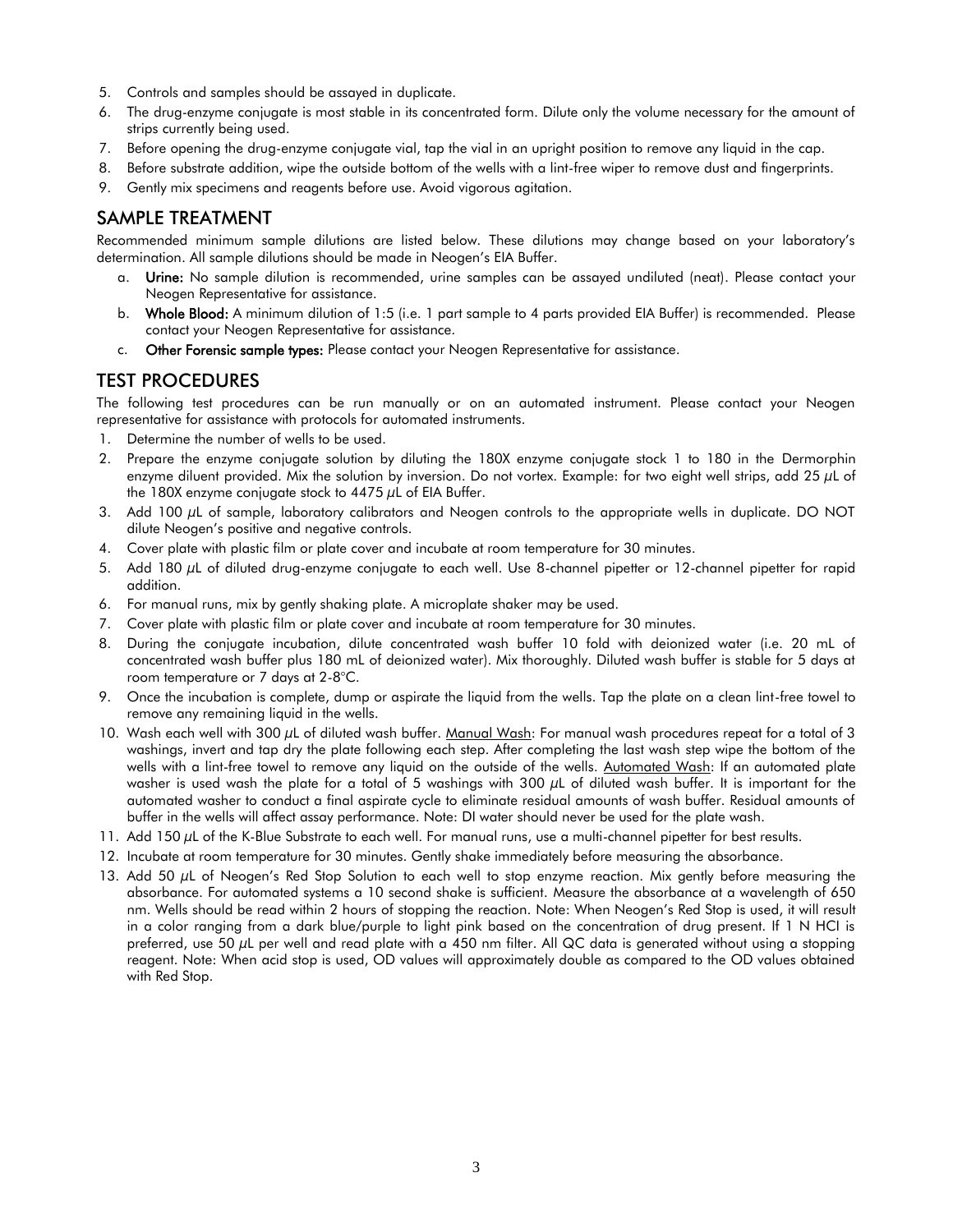# STANDARD CURVE IN EIA BUFFER



#### SENSITIVITY

#### Compound I-50 in EIA Buffer

#### Dermorphin 0.2 ng/mL

The term I-50 is used to define the sensitivity of the test. This number is derived from a standard curve generated with the drug in EIA Buffer. The drug concentration that shows 50% less color activity than the zero standard is considered to be the I-50.

# **SPECIFICITY**

| Drug                                         | Compound Concentration (ng/mL) | % Cross-Reactivity |
|----------------------------------------------|--------------------------------|--------------------|
| Dermorphin                                   | 0.2                            | 100                |
| [L-Ala2]-Dermorphin                          | 360                            | 0.056              |
| [Hypó]-Dermorphin                            | 3.2                            | 6.25               |
| Dermorphin Analog                            | 8500                           | 0.002              |
| Dermorphin (1-4) Tetrapeptide-Amide [D-Arg2] | >10,000                        | < 0.002            |

Dermorphin is a unique peptide because it includes a D-alanine residue rarely found in nature. Attempted synthesis of Dermorphin could potentially result in the creation of a similar peptide containing the L-alanine residue, which renders the peptide essentially inert. Our Dermorphin ELISA test kit is specifically designed for the detection of the D-alanine residue version of Dermorphin and does not have strong cross-reactivity with the synthetic L-alanine form.